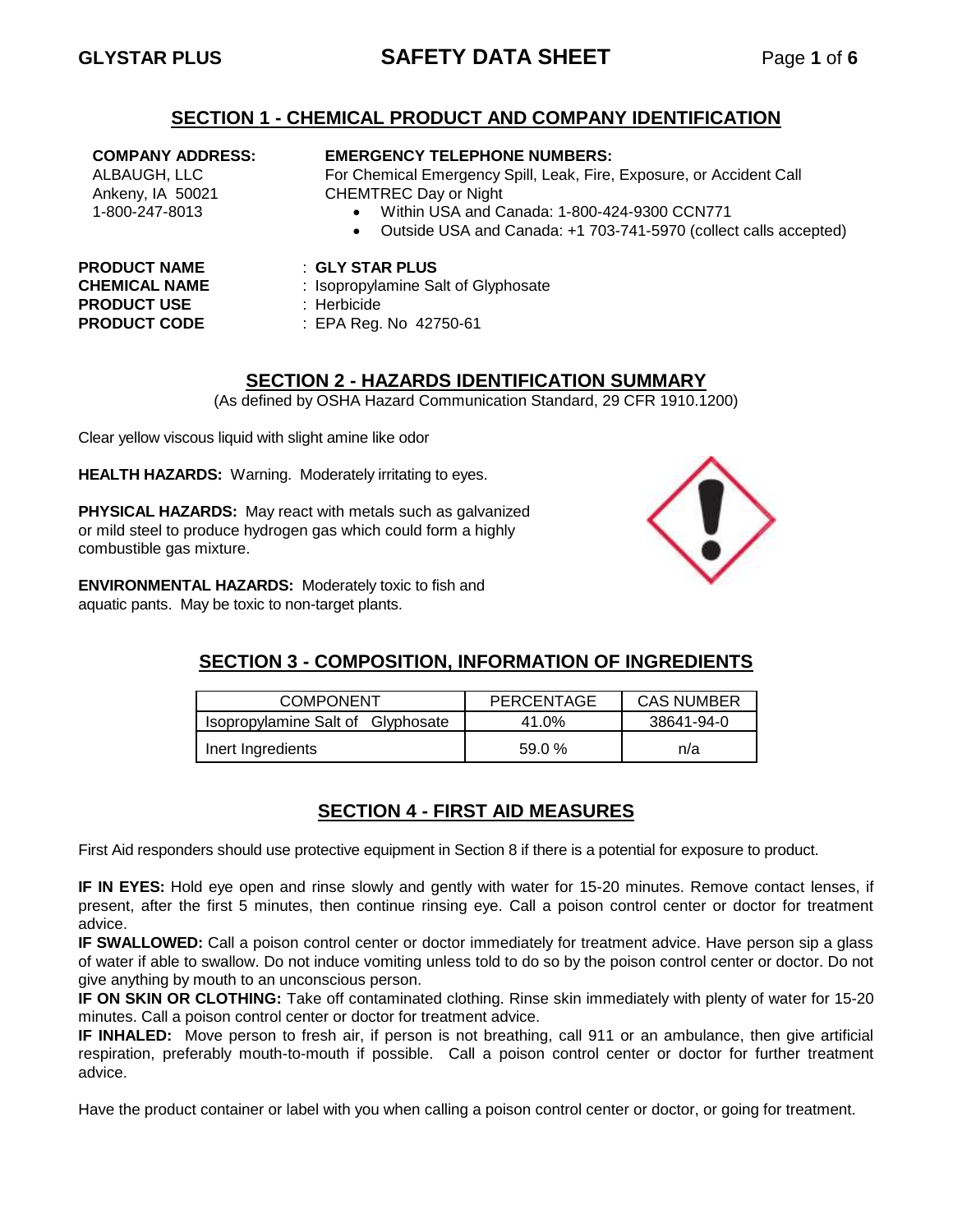# **GLYSTAR PLUS SAFETY DATA SHEET** Page **2** of **6**

# **SECTION 5 - FIRE FIGHTING MEASURES**

| <b>HEALTH</b>       |                    |  |  |                               |
|---------------------|--------------------|--|--|-------------------------------|
| <b>FLAMMABILITY</b> |                    |  |  |                               |
| <b>REACTIVITY</b>   |                    |  |  |                               |
|                     | 4=Severe 3=Serious |  |  | 2=Moderate 1=Slight 0=Minimal |

**FLASHPOINT:** Will not flash.

**EXTINGUISHING MEDIA:** Use water spray, foam or dry chemical.

**FIRE AND EXPLOSION HAZARD:** May decompose in fire due releasing irritating or toxic gases including carbon monoxide, nitrogen oxides, phosphorous oxides.

FIRE FIGHTING INSTRUCTIONS: Evacuate area and fight fire upwind from a safe distance to avoid hazardous vapors and decomposition products. Foam or dry chemical extinguishing systems recommended to prevent environmental damage due to water run off.

**FIRE FIGHTING EQUIPMENT:** Self-contained breathing apparatus with full facepiece. Full firefighting turn-out gear (Bunker gear).

# **SECTION 6 - ACCIDENTAL RELEASE MEASURES**

**IN CASE OF SPILLS OR LEAKS:** Clean up spills immediately, observing precautions in Section 8 of this document. Isolate hazard area. Keep unnecessary and unprotected personnel from entering.

**SMALL SPILL:** Absorb small spills on sand, vermiculite or other inert absorbent. Place contaminated material in appropriate container for disposal.

**LARGE SPILL:** Dike large spills using absorbent or impervious material such as clay or sand. Recover and contain as much free liquid as possible for reuse. Allow absorbed material to solidify, and scrape up for disposal. After removal, scrub the area with detergent and water and neutralize with dilute alkaline solutions of soda ash, or lime.

Do not allow washwaters to enter waterways.

# **SECTION 7 - HANDLING AND STORAGE**

#### **KEEP OUT OF REACH OF CHILDREN!**

**HANDLING:** Use only in a well-ventilated area. Wear appropriate safety equipment when handling.

**STORAGE:** Store in original container with lid tightly closed. Keep away from food, feed and drinking water. Store above 15° F (-10 C). If crystallized, warm to 80-90 F and redissolve by shaking container before using product.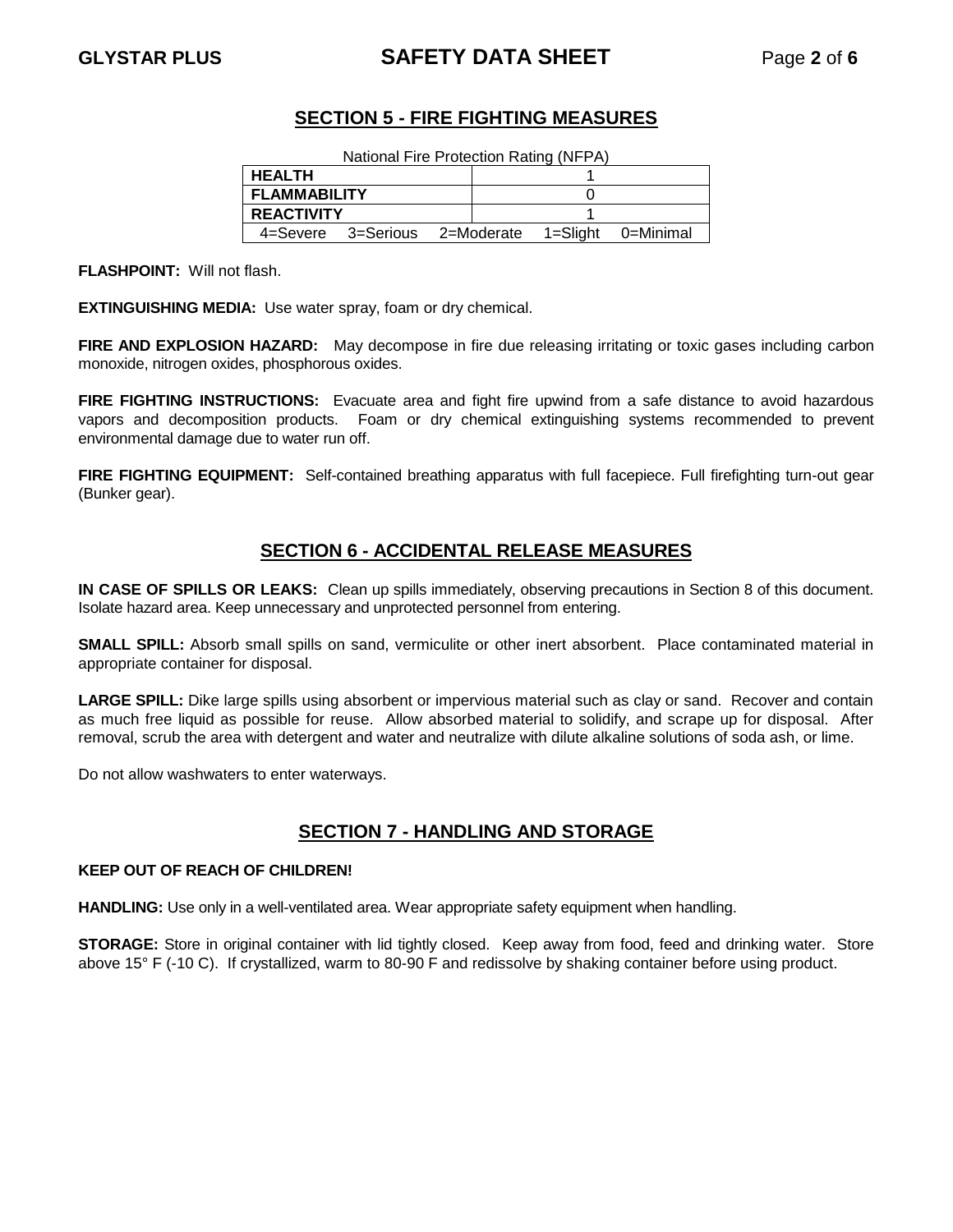## **SECTION 8 - EXPOSURE CONTROLS, PERSONAL PROTECTION**

#### **EXPOSURE LIMITS (8 hour TWA, ppm):**

| <b>COMPONENT</b>                  | ารหA PFI | ACIGH TI V |
|-----------------------------------|----------|------------|
| Isopropylamine salt of glyphosate | Not Est. |            |

**ENGINEERING CONTROLS:** Proper ventilation is required when handling or using this product to keep exposure to airborne contaminants below the exposure limit. Local mechanical exhaust ventilation may be required. Facilities storing or utilizing this material should be equipped with an eyewash facility and a safety shower.

#### **PERSONAL PROTECTIVE EQUIPMENT:**

EYE PROTECTION - Safety goggles when mixing, loading or cleaning equipment is recommended.

CLOTHING – Long-sleeved shirt and long pants, Shoes plus socks,

GLOVES – Waterproof gloves when mixing, loading or cleaning equipment is recommended.

Follow manufacturer's instructions for cleaning/maintaining PPE. If no such instructions for washables, use detergent and hot water. Keep and wash PPE separately from other laundry.

**USER SAFETY RECOMMENDATIONS:** Wash hands before eating, drinking, chewing gum, using tobacco or using the toilet. Remove clothing immediately if pesticide gets inside. Then wash thoroughly and put on clean clothing.

# **SECTION 9 - PHYSICAL AND CHEMICAL PROPERTIES**

| Appearance:                        | Clear yellow viscous liquid                |
|------------------------------------|--------------------------------------------|
| Odor:                              | Slight amine like                          |
| pH:                                | 4.74                                       |
| <b>Melting Point:</b>              | Not applicable                             |
| <b>Boiling Point:</b>              | No data                                    |
| <b>Flash Point:</b>                | Will not flash                             |
| <b>Evaporation Rate:</b>           | No data                                    |
| <b>Flammability:</b>               | Not flammable                              |
| <b>Flammability Limits:</b>        | Not applicable                             |
| Vapor Pressure:                    | 25 mmHg a 24°C                             |
| <b>Vapor Density:</b>              | Not applicable                             |
| Density:                           | $1.15 - 1.21$ g/ml (9.60 - 10.10 lb/gl)*   |
| Solubility:                        | Emulsifies                                 |
| <b>Partition Coefficient:</b>      | log Pow - < 3.2 $\omega$ 25°C (glyphosate) |
| <b>Auto-Ignition Temperature:</b>  | No data                                    |
| Decomposition Temperature: No data |                                            |
| <b>Viscosity:</b>                  | 32.77 cSt @ 24°C                           |

\*Listed density is an approximate value and does not necessarily represent that of a specific batch.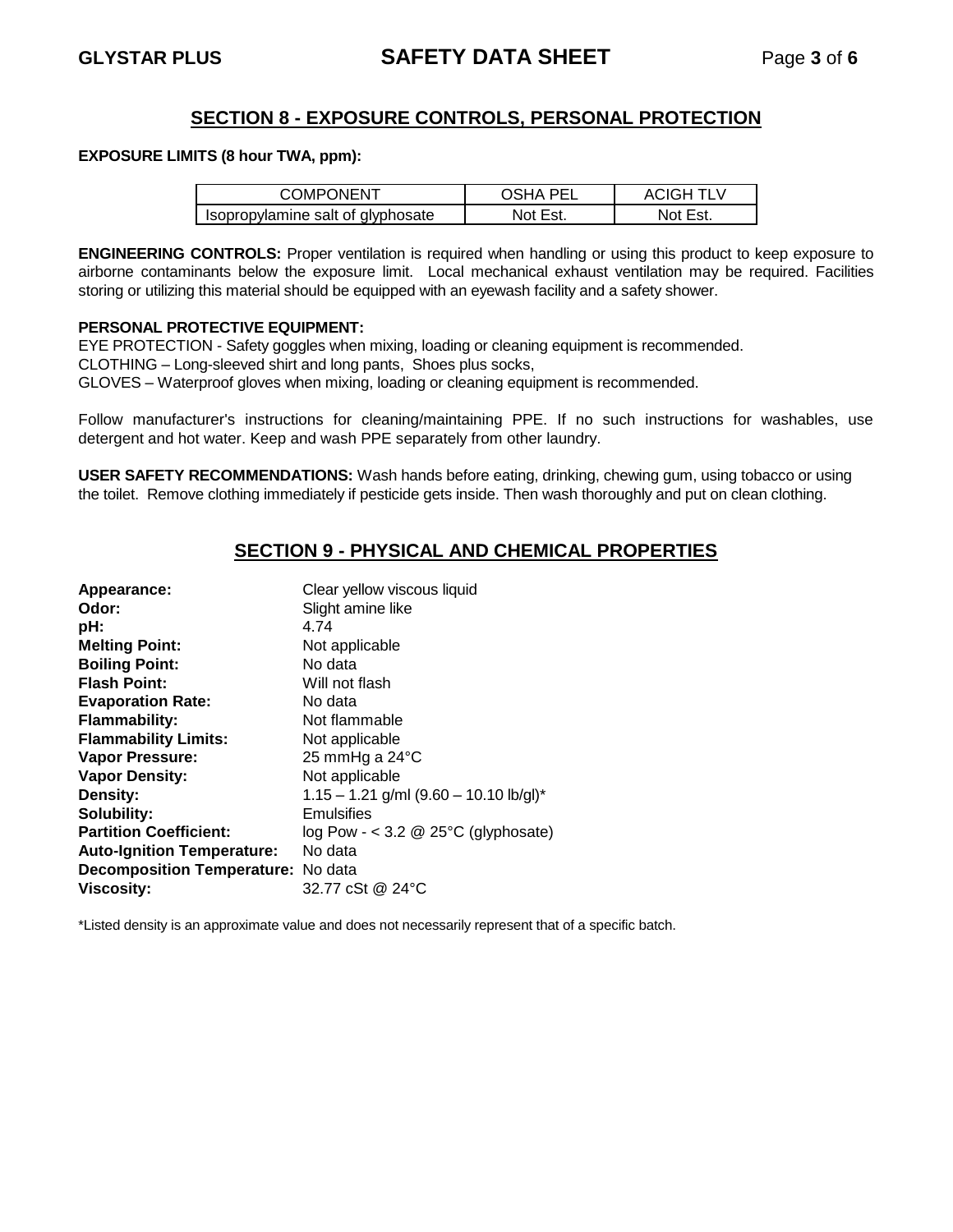# **GLYSTAR PLUS SAFETY DATA SHEET** Page **4** of **6**

# **SECTION 10 - STABILITY AND REACTIVITY**

**PRODUCT REACTIVITY:** May react with metals such as galvanized or mild steel to produce hydrogen gas which could form a highly combustible gas mixture.

**CHEMICAL STABILITY:** Stable, however may decompose if heated.

**HAZARDOUS REACTION/POLYMERIZATION:** Product will not undergo polymerization.

**CONDITIONS TO AVOID:** Avoid temperatures above (115 $\degree$ F, 46 $\degree$ C) and below 25 $\degree$ F (-5 $\degree$ C).

**INCOMPATIBLE MATERIALS:** Strong oxidizers or bases, mild and galvanized steel.

**HAZARDOUS DECOMPOSITION PRODUCTS:**. Carbon monoxide, Nitrogen oxides, phosphorous oxides due to thermal breakdown.

# **SECTION 11 - TOXICOLOGICAL INFORMATION**

| <b>ACUTE TOXICITY:</b>     |                      |
|----------------------------|----------------------|
| Oral $LD_{50}$ (rat)       | $-$ > 5,000 mg/Kg    |
| Dermal $LD_{50}$ (rat)     | $-$ > 5,000 mg/Kg    |
| Inhalation $LC_{50}$ (rat) | $-$ > 2.2 mg/L       |
| Eye Irritation (rabbit)    | - Slight to moderate |
| Skin Irritation (rabbit)   | - Slight             |
| Sensitization (guinea pig) | - Non-sensitizer     |
| <b>CARCINOGEN STATUS:</b>  |                      |
| <b>OSHA</b>                | - Not listed         |
| NTP                        | - Not listed         |

 $IARC - 2A<sup>*</sup>$ 

\* Not carcinogenic in rats or mice. Listed as Category 2A by the International Agency for Research on Cancer (IARC) but expert opinion based on weight of evidence is that classification as a carcinogen is not warranted.

**DEVELOPMENTAL TOXICITY**: Effects on offspring only noted with maternal toxicity

**MUTAGENICITY:** No evidence of mutagenic effects during *in vivo* or *in vitro* studies.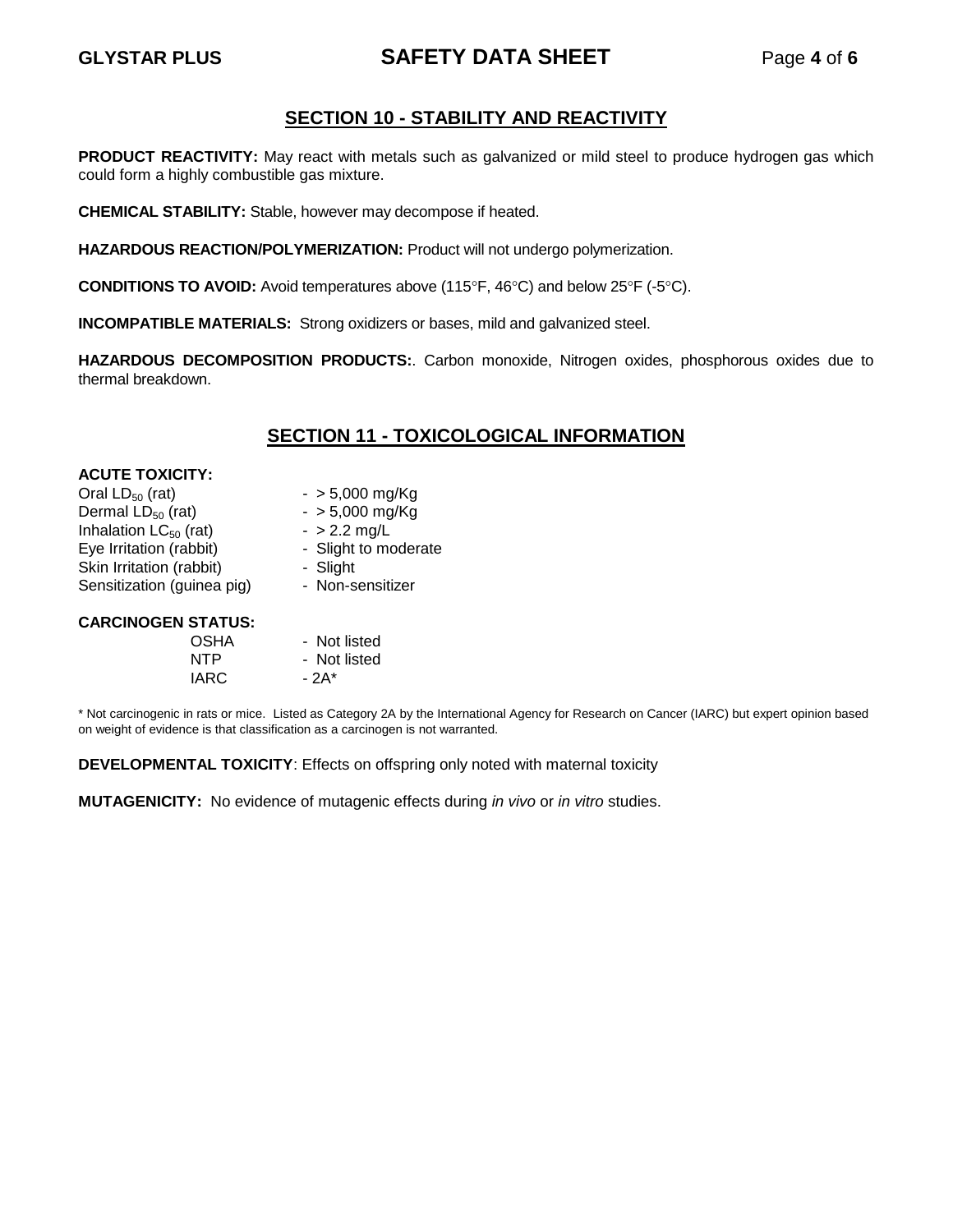# **GLYSTAR PLUS SAFETY DATA SHEET** Page **5** of **6**

# **SECTION 12 - ECOLOGICAL INFORMATION**

**ENVIRONMENTAL SUMMARY:** Do not apply directly to water, to areas where surface water is present or to intertidal areas below the mean high water mark. Do not contaminate water when cleaning equipment or disposing of equipment washwaters or rinsate.

**ENVIRONMENTAL FATE:** (Glyphosate acid) Bioaccumulation - Whole fish BCF <1 Soil Half-life - 2 - 174 days (adsorbs strongly to soil) Water Half-life - <7 days

**FISH TOXICITY:** (Glyphosate acid) 96 hour  $LC_{50}$ , Rainbow trout – 5.4 mg/L 96 hour  $LC_{50}$ , Bluegill – 7.3 mg/L

**AVIAN TOXICITY:** (Glyphosate acid) Dietary  $LC_{50}$ , Bobwhite quail – >5.600 mg/Kg Dietary LC $_{50}$ , Mallard duck – >5,600 mg/Kg

**BEE TOXICITY:** (Glyphosate acid) Contact  $LD_{50} - $100$  ug/bee

# **SECTION 13 - DISPOSAL CONSIDERATIONS**

Do not contaminate water, food or feed by storage or disposal.

**PESTICIDE DISPOSAL:** Wastes resulting from the use of this product that cannot be used or chemically reprocessed should be disposed of in a landfill approved for pesticide disposal or in accordance with applicable Federal, state or local procedures. Emptied container retains vapor and product residue.

**CONTAINER:** Non-refillable containers: Do not reuse or refill this container. Triple rinse or pressure rinse container (or equivalent) promptly after emptying. Refillable containers: Refill this container with glyphosate only. Do not reuse this container for any other purpose. Cleaning the container before final disposal is the responsibility of the person disposing of the container. Cleaning before refilling is the responsibility of the re-filler.

If the container cannot be refilled, offer for recycling if available or puncture and dispose of in a sanitary landfill, or by incineration, or, if allowed by state and local authorities, by burning. If burned, stay out of smoke.

### **SECTION 14 - TRANSPORT INFORMATION**

| Not regulated by DOT |  |  |
|----------------------|--|--|
| N/A                  |  |  |
| N/A                  |  |  |
| Ш                    |  |  |
|                      |  |  |